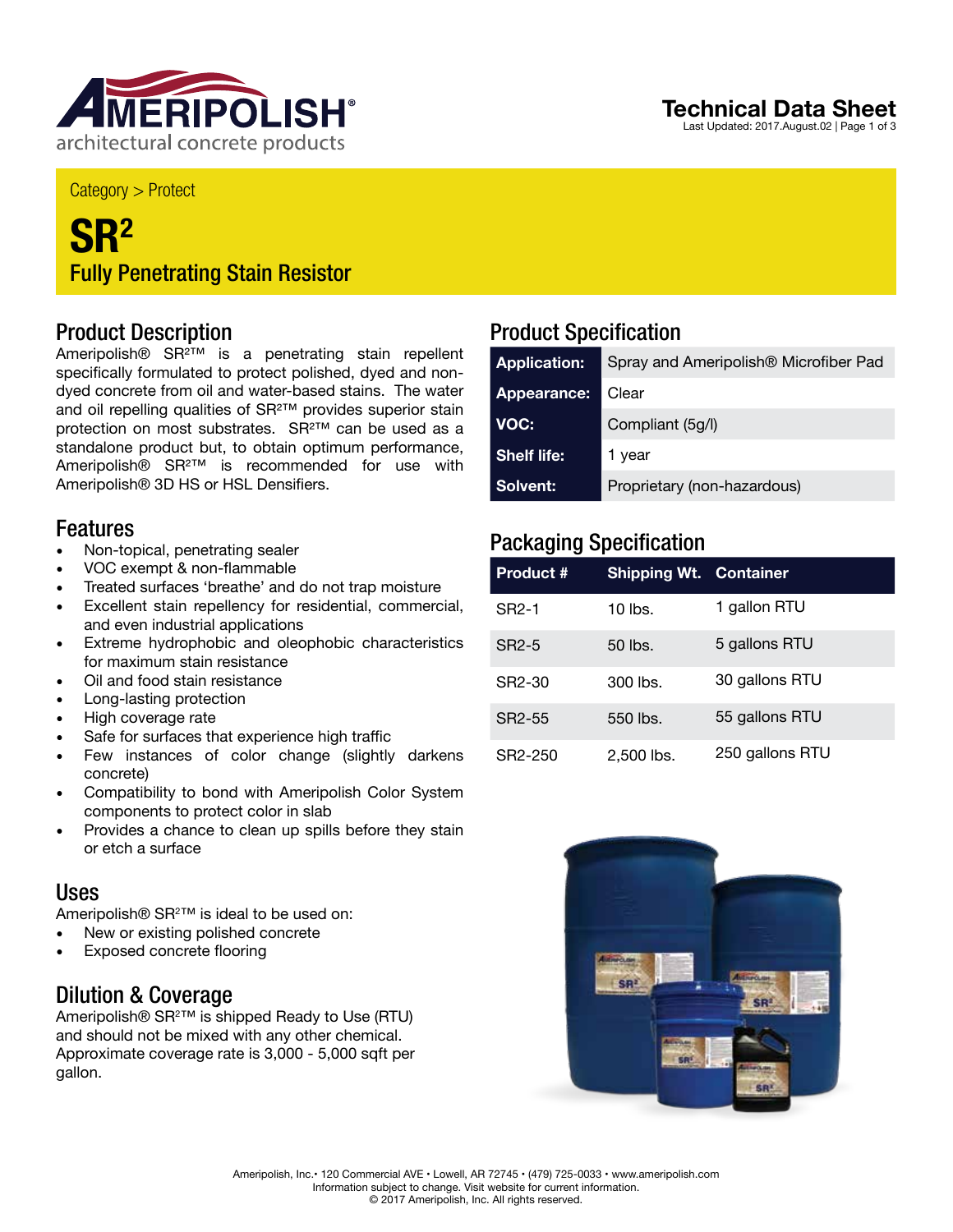

Category > Protect

# **SR2** Fully Penetrating Stain Resistor

## Preparation

Thoroughly clean the surface that Ameripolish® SR²™ is to be applied to, removing all oil, dirt, and other contaminants. Vacuum and clean the surface with auto-scrubber and fresh water, allowing it to dry thoroughly. Caulking, patching, and joint sealants should be installed before application, or joint preparation will be needed to ensure caulk adhesion. This product will not prevent water penetration through structural cracks, defects, or open joints. Surfaces should dry for proper penetration.

### **Application**

Prior to starting, apply SR<sup>2™</sup> to sample area of each type of concrete to be treated, using application procedures proposed for the project. Confirm that concrete is receptive to SR²™. 3D HS™ or 3D HSL™ is recommended to expand SR²™ coverage rates and add stain resistance. Preferred method of application is with a pump sprayer fitted with Green #4 or similar conical mist tip with 4.2 gal/hr flow at 40psi, (15.9 L/hr at 275.8 kPa) and an Ameripolish® microfiber pad.

Ambient temperature should be 40-90°F (4-32°C) during application. Do not apply over 90°F (32°C); avoid application on hot, windy days. SR²™ provides the best protection when applied in a light "film" coat.

- 1. Spray a light mist of SR²™ onto concrete surface and immediately spread evenly with Ameripolish® microfiber pad. Apply enough material to keep the surface wet for about a minute before penetrating; attain 100% coverage, without either dry streaking or puddling.
- 2. Mop out any puddles thoroughly until they completely penetrate the surface.
- 3. NOTE: For Vertical Surfaces apply enough material to thoroughly wet the surface in a uniform application. Do not allow rundown below the spray pattern.
- 4. Burnish with a high-speed burnisher, fitted with a 3000 grit or finer diamond-impregnated pad, or auto-scrub with white pad to remove surface haze.

5. Chemical resistance gains strength over time. Avoid etching agents for seven days if possible. Areas that will be exposed to excessive, ongoing spills or extremely porous substrates may benefit from a second application of SR<sup>2™</sup> before burnishing.

## Next Steps

Floor is ready for light foot traffic when SR²™ is dry to touch; protect treated surfaces from traffic for at least one hour. SR²™ gains its chemical resistance and water repellency after 24 hours, and it cures fully within seven days. However, even after becoming densified and polished, concrete is still a porous substrate.

### **Cleanup**

Clean tools and equipment immediately with mineral spirits or equivalent cleaning solvent. Always remove rundown and spills immediately.

#### Storage

- Store upright in safe dry place at 40-110Fº (4 -43Cº)
- Keep product from freezing
- Keep out of reach of children
- Seal container after use
- Do not mix with other chemicals

## VOC Compliance

In addition, Ameripolish® SR2 ™ offers VOC compliance with low VOC at 5g/L and is also compliant with national, state and district regulations:

- US Environmental Protection Agency
- California Air Resources Board SCM Districts\*
- South Coast Air Quality Management District\*
- Maricopa County, AZ
- Northeast Ozone Transport Commission\*

\*Before application, verify product conformance with local and state codes.